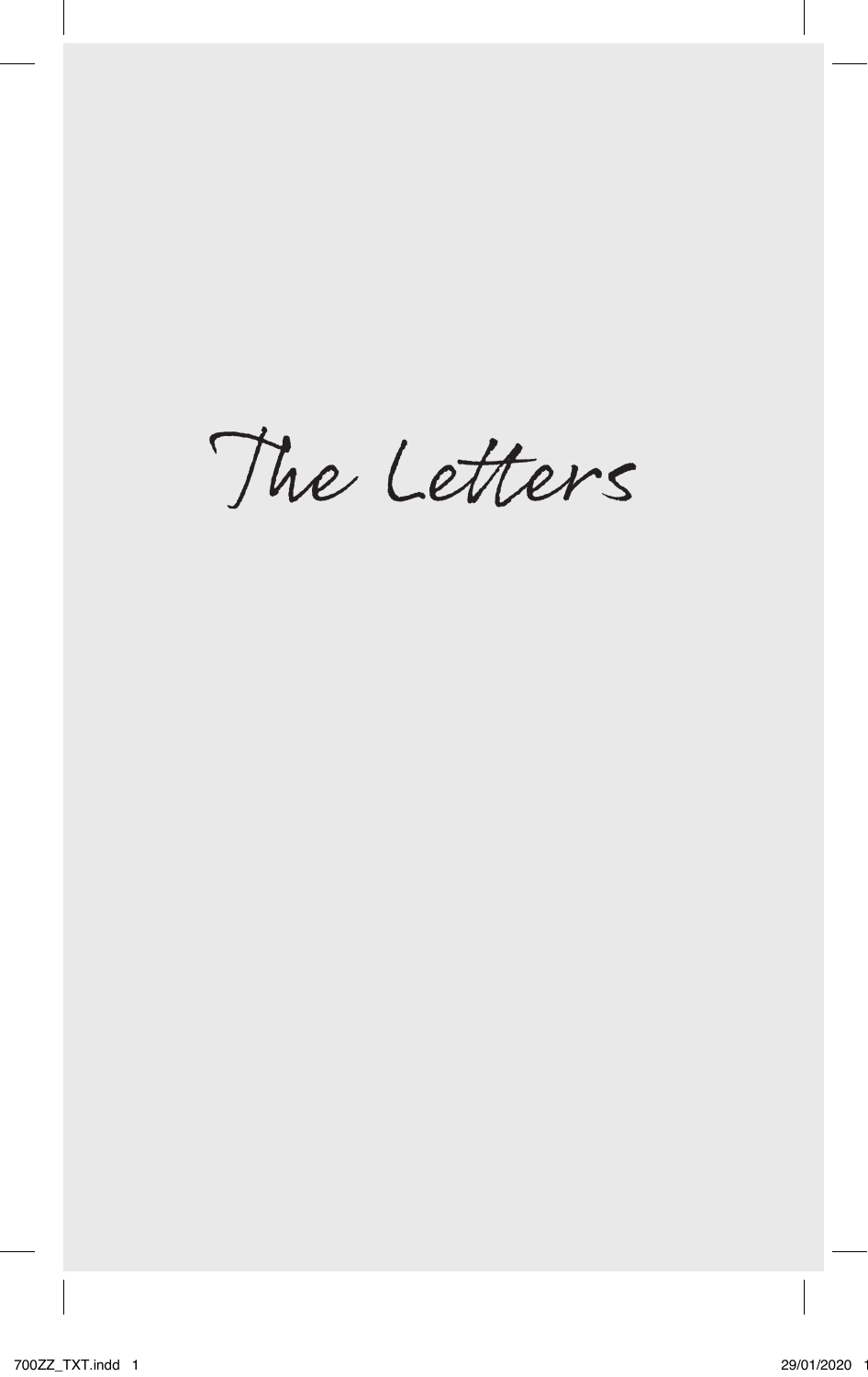## **LETTER 01 YOU ARE AN INSPIRATION** Melissa Rivers to Joan Rivers *2013*

*On Sunday, 7 September 2014, crowds gathered outside Temple Emanu-El on New York's Fifth Avenue in order to pay their respects to the recently departed Joan Rivers. Born in Brooklyn in 1933 to Russian immigrant parents, Rivers was an outspoken comedian who had been a household name since the 1960s thanks to her numerous television projects. Many speeches were made in memory of Rivers that day, including one by her daughter, Melissa, whose spare room Rivers had stayed in sporadically over the years while filming in Los Angeles. To the delight of all gathered, after saying a few words, Melissa read out this letter, written to her late mother the year before.*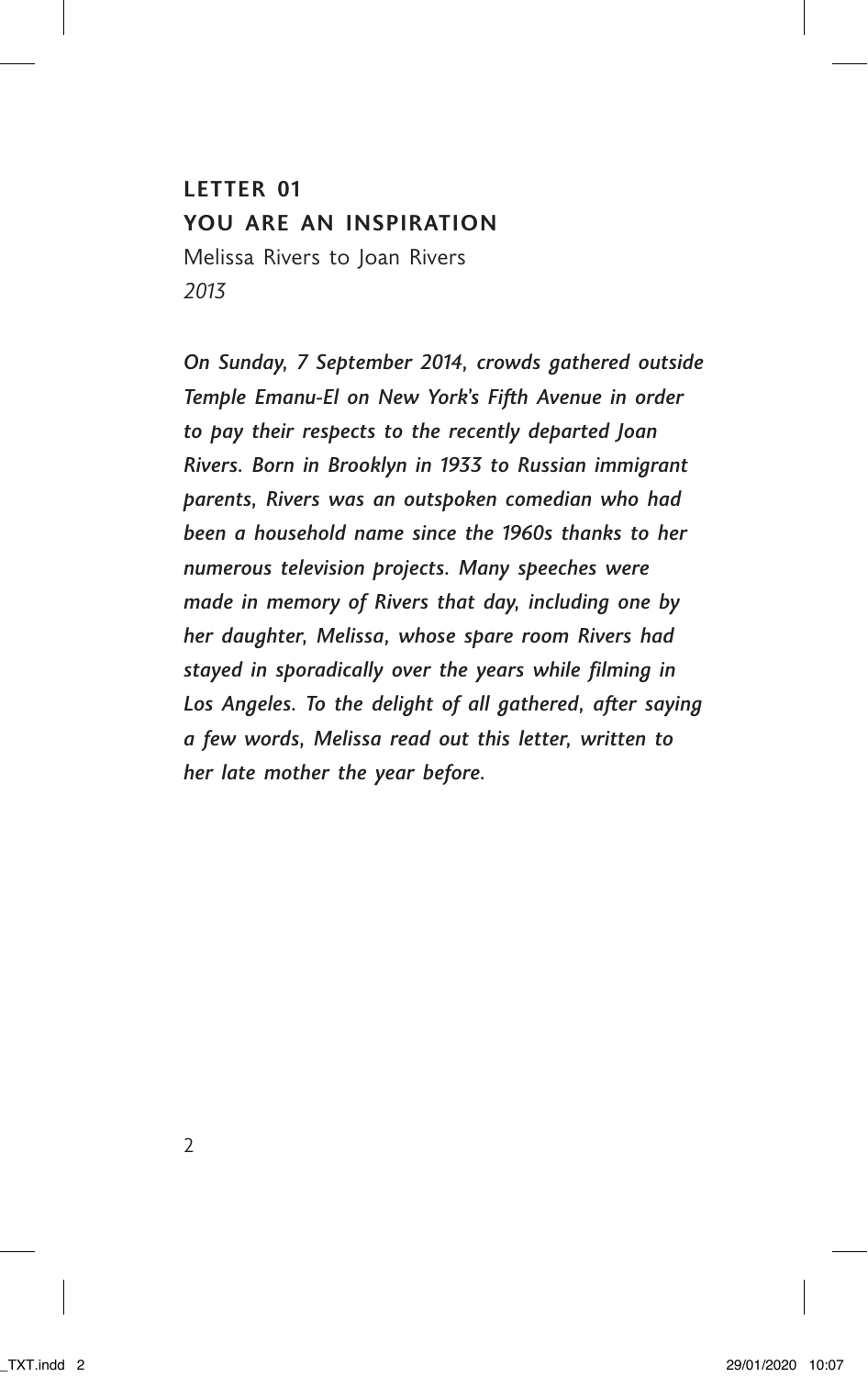### **THE LETTER**

#### Mom:

I received the note that you slipped under my bedroom door last night. I was very excited to read it, thinking that it would contain amazing, loving advice that you wanted to share with me. Imagine my surprise when I opened it and saw that it began with the salutation, "Dear Landlord." I have reviewed your complaints and address them below:

1. While I appreciate your desire to "upgrade" your accommodations to a larger space, I cannot, in good conscience, move [thirteen-year-old son] Cooper into the laundry room. I do agree that it will teach him a life lesson about fluffing and folding, but since I don't foresee him having a future in dry cleaning, I must say no.

Also, I know you are a true creative genius (and I am in awe of the depth of your instincts), but breaking down a wall without my permission is not an appropriate way to express that creativity. It is not only a boundary violation but a buildingcode violation as well. Additionally, the repairman can't get here until next week, so your expansion plan will have to be put on hold.

2. Re: Your fellow "tenant" (your word), Cooper. While I trust you with him, it is not OK for you to

3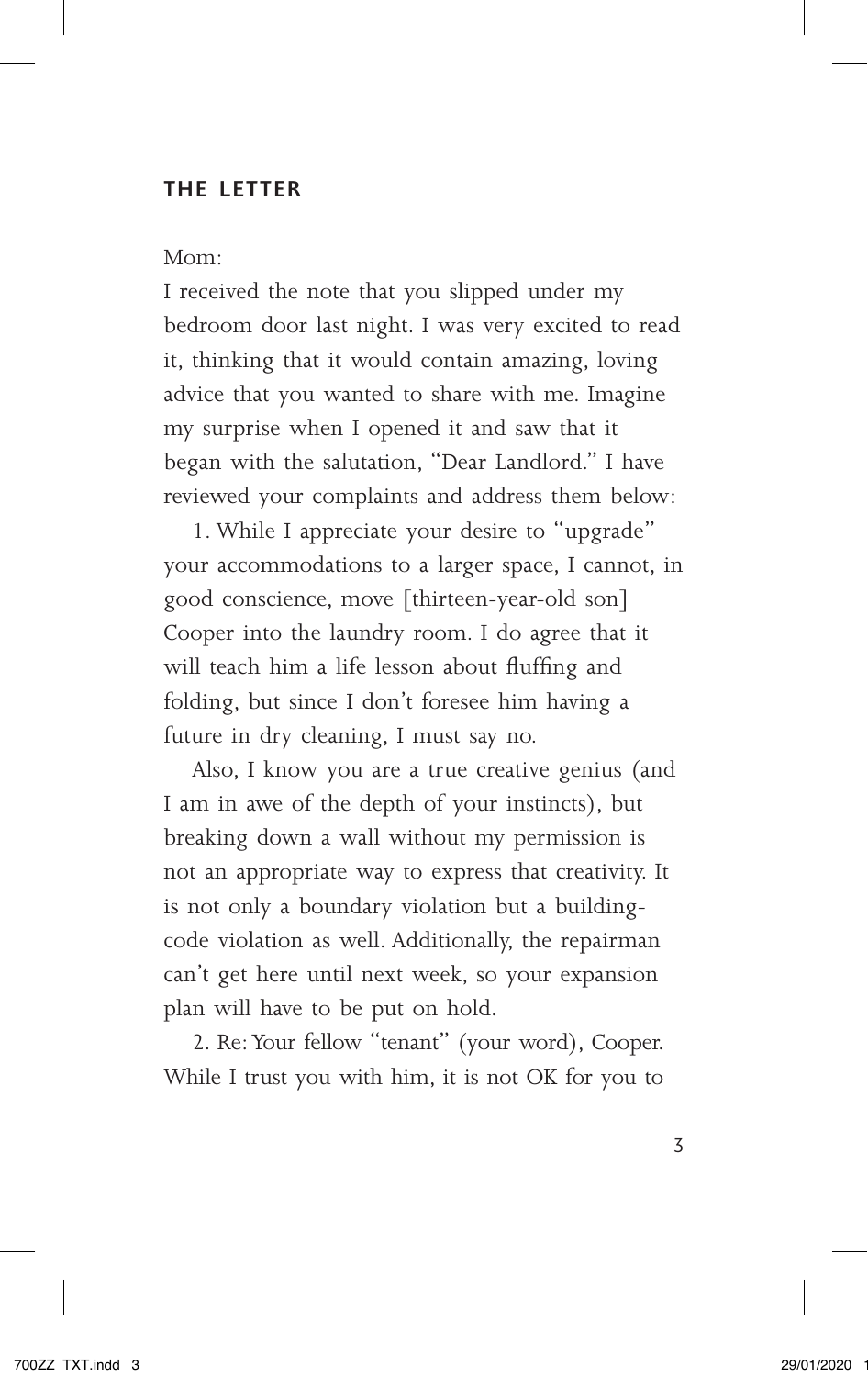undermine my rules. It is not OK that you let him have chips and ice cream for dinner. It is not OK that you let him skip school to go to the movies. And it is really not OK that the movie was *Last Tango in Paris*.

As for your taking his friends to a "gentlemen's club," I accepted your rationale that it was an educational experience for the boys – and you are right, he is the most popular kid in school right now – but I'd prefer he not learn biology from those "gentlemen" and their ladies, Bambi, Trixie and Kitten. And just because I yelled at you, I do not appreciate your claim that I have created a hostile living environment.

3. While I'm glad to see you're socializing, you must refill the hot tub after your parties. In fact, you need to tone down the parties altogether. Imagine my surprise when I saw the photos you posted on Facebook of your friends frolicking topless in the hot tub.

I think it's great that you're entertaining more often, but I can't keep fielding complaints from the neighbors about your noisy party games like Ring Around the Walker or naked Duck, Duck Caregiver.

I'm more than happy to have you use the house for social gatherings, but you cannot rent it out, advertise as "party central" or hand out T-shirts that say "F— Jimmy Buffett."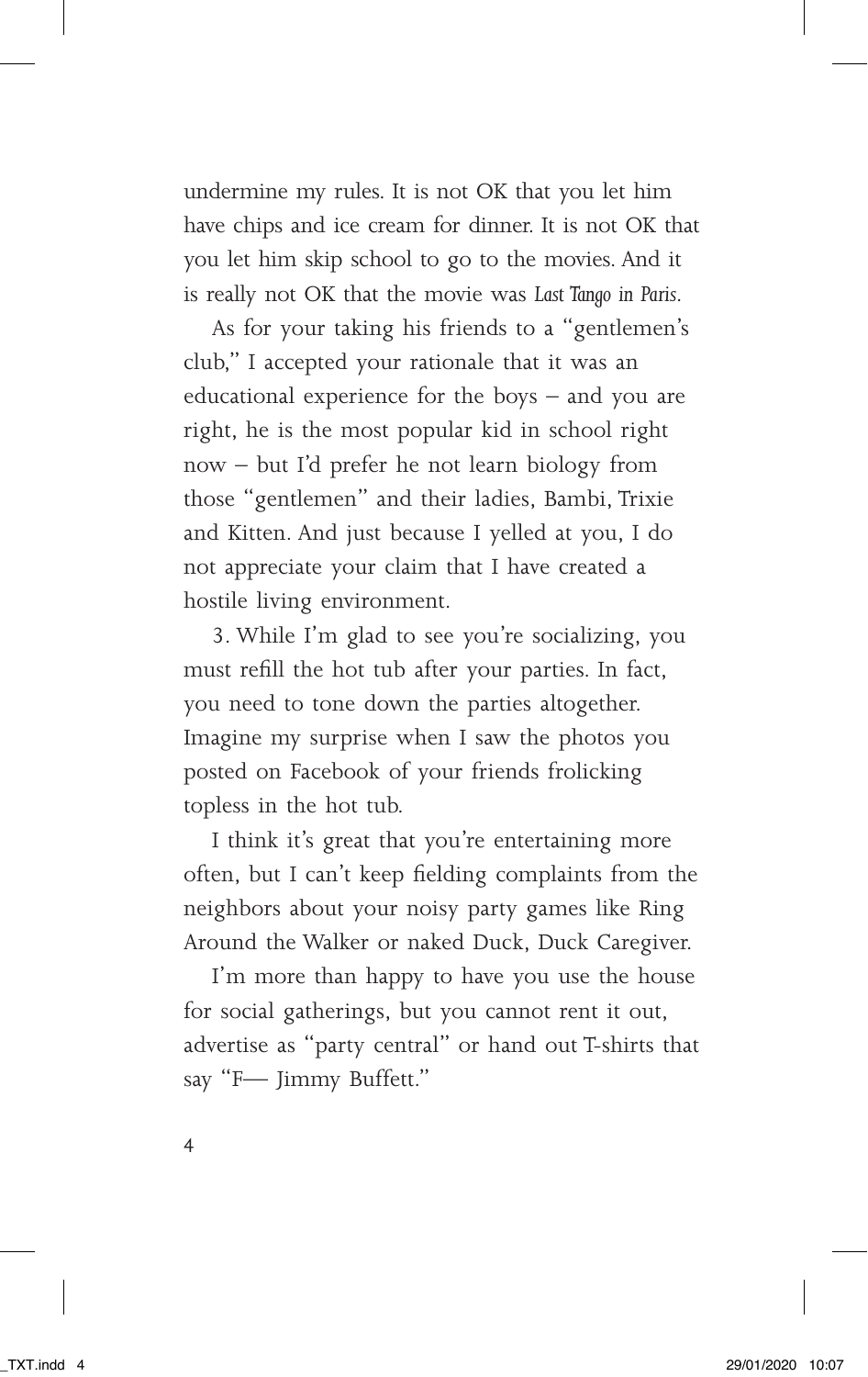In closing, I hope I have satisfactorily answered your complaints and queries. I love having you live with me, and I am grateful for every minute Cooper and I have with you. You are an inspiration. You are also 30 days late with the rent.

Much love,

Melissa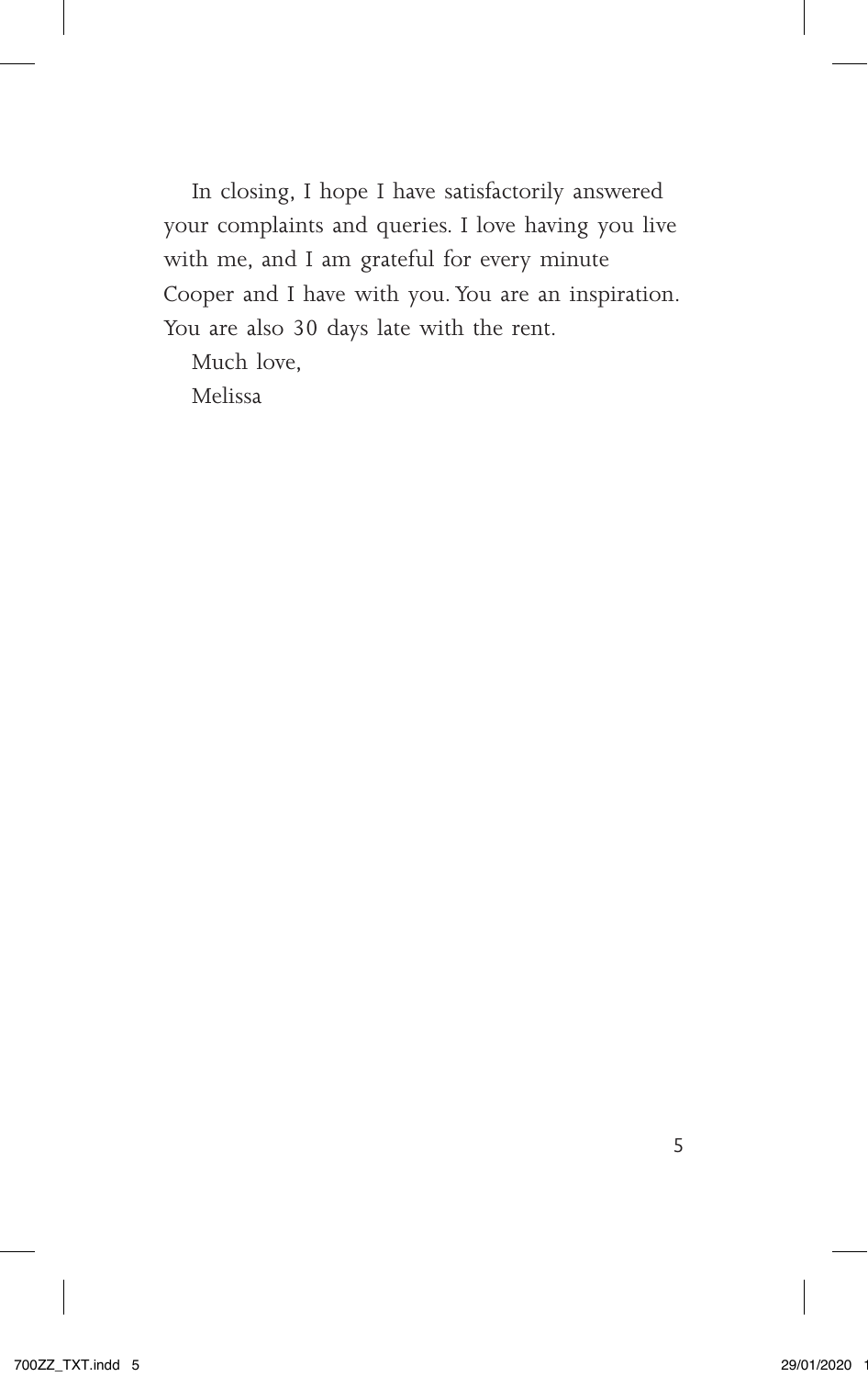# **LETTER 02 I KNOW, MOTHER, I KNOW** Anne Sexton to Linda Sexton *April 1969*

*Born in Newton, Massachusetts, in 1928, Anne Sexton battled mental illness for much of her adult life, the births of her two girls in her twenties only serving to deepen and complicate her mental anguish. It was on the advice of her therapist during a stay at hospital in 1955, two years after the birth of her first daughter, Linda, that she began to write the poetry that would keep her suicidal thoughts at bay and give her family and friends hope. While travelling in 1969, two years before she won the Pulitzer Prize for her book, Live or Die, Sexton wrote to Linda, then fifteen, with a message for the future. Five years after this emotional letter was penned, Sexton finally took her own life. She was forty-five years old.*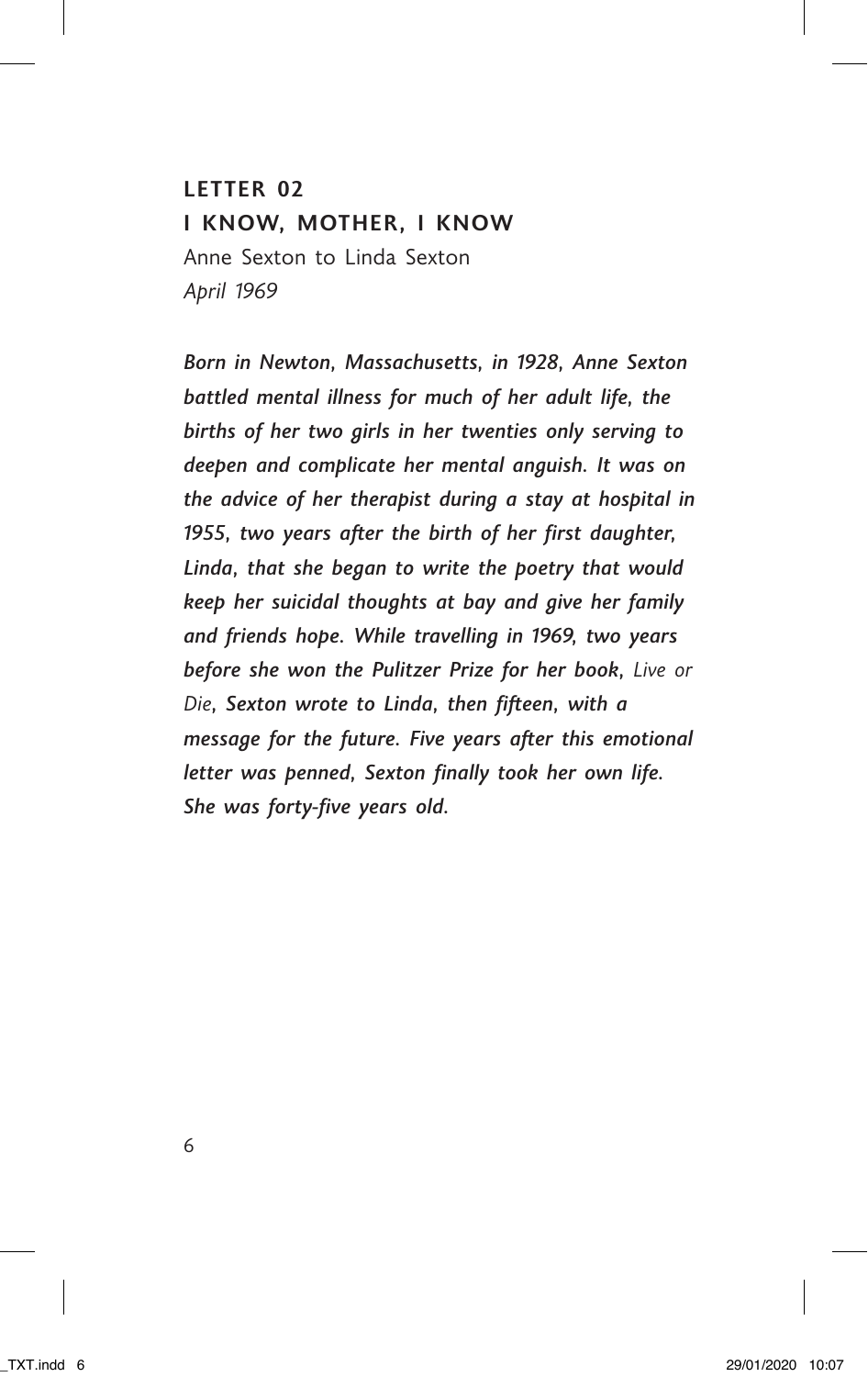#### **THE LETTER**

Wed  $-2:45$  P.M.

Dear Linda,

I am in the middle of a flight to St. Louis to give a reading. I was reading a *New Yorker* story that made me think of my mother and all alone in the seat I whispered to her "I know, Mother, I know." (Found a pen!) And I thought of you – someday flying somewhere all alone and me dead perhaps and you wishing to speak to me.

And I want to speak back. (Linda, maybe it won't be flying, maybe it will be at your *own* kitchen table drinking tea some afternoon when you are 40. *Anytime*.) – I want to say back.

1st, I love you.

2. You *never* let me down

3. I know. I was there once. I *too*, was 40 and with a dead mother who I needed still.

This is my message to the 40-year-old Linda. No matter what happens you were always my bobolink, my special Linda Gray. Life is not easy. It is awfully lonely. *I* know that. Now you too know it – wherever you are, Linda, talking to me. But I've had a good life  $-$  I wrote unhappy  $-$  but I lived to the hilt. You too, Linda – Live to the HILT! To the top. I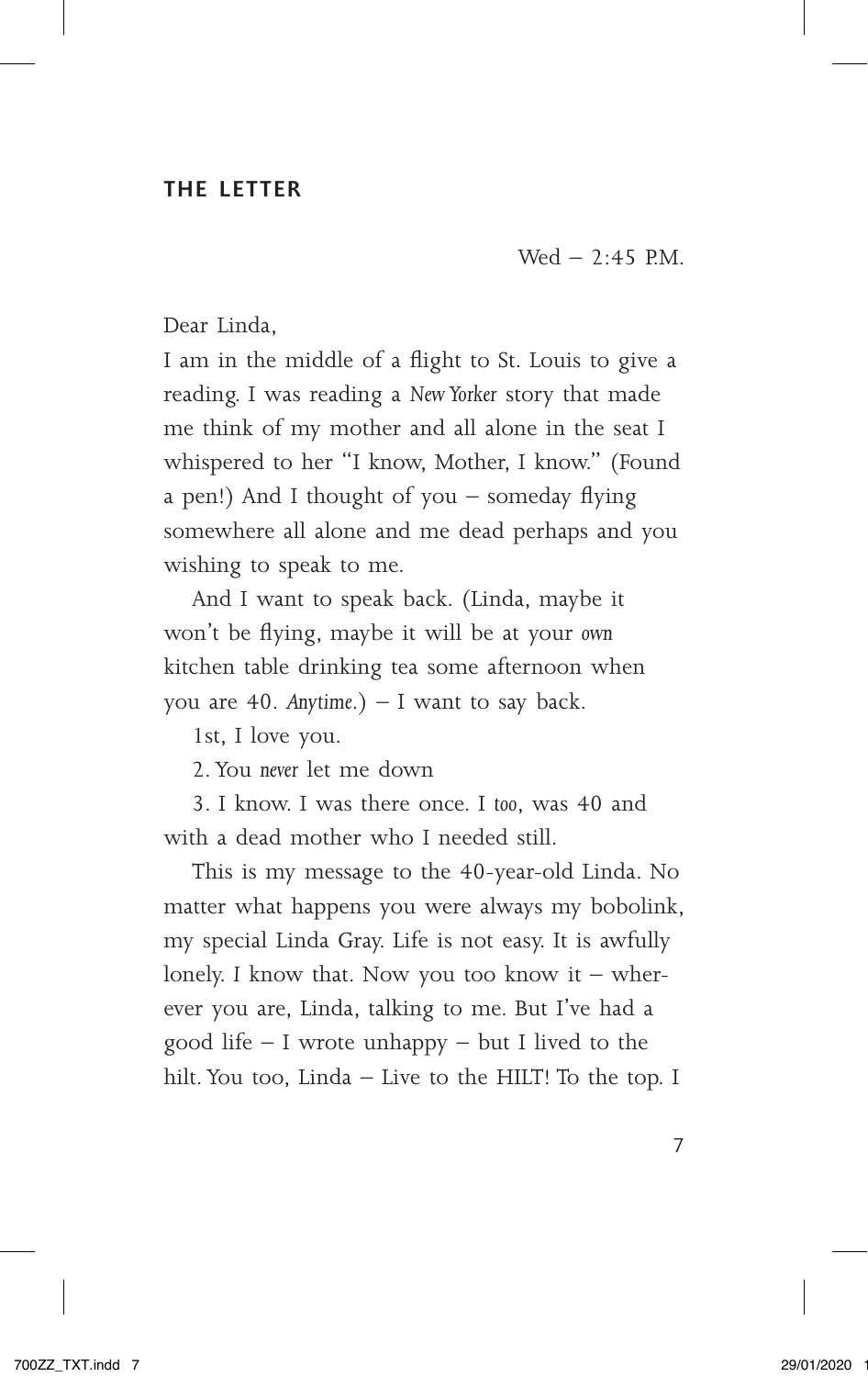love you, 40-year old Linda, and I love what you do, what you find, what you are! – Be your own woman. Belong to those you love. Talk to my poems, and talk to your heart  $-$  I'm in both: if you need me. I lied, Linda. I did love my mother and she loved me. She never held me but I miss her, so that I have to deny I ever loved her – or she me! Silly Anne! So there!

XOXOXO

Mom